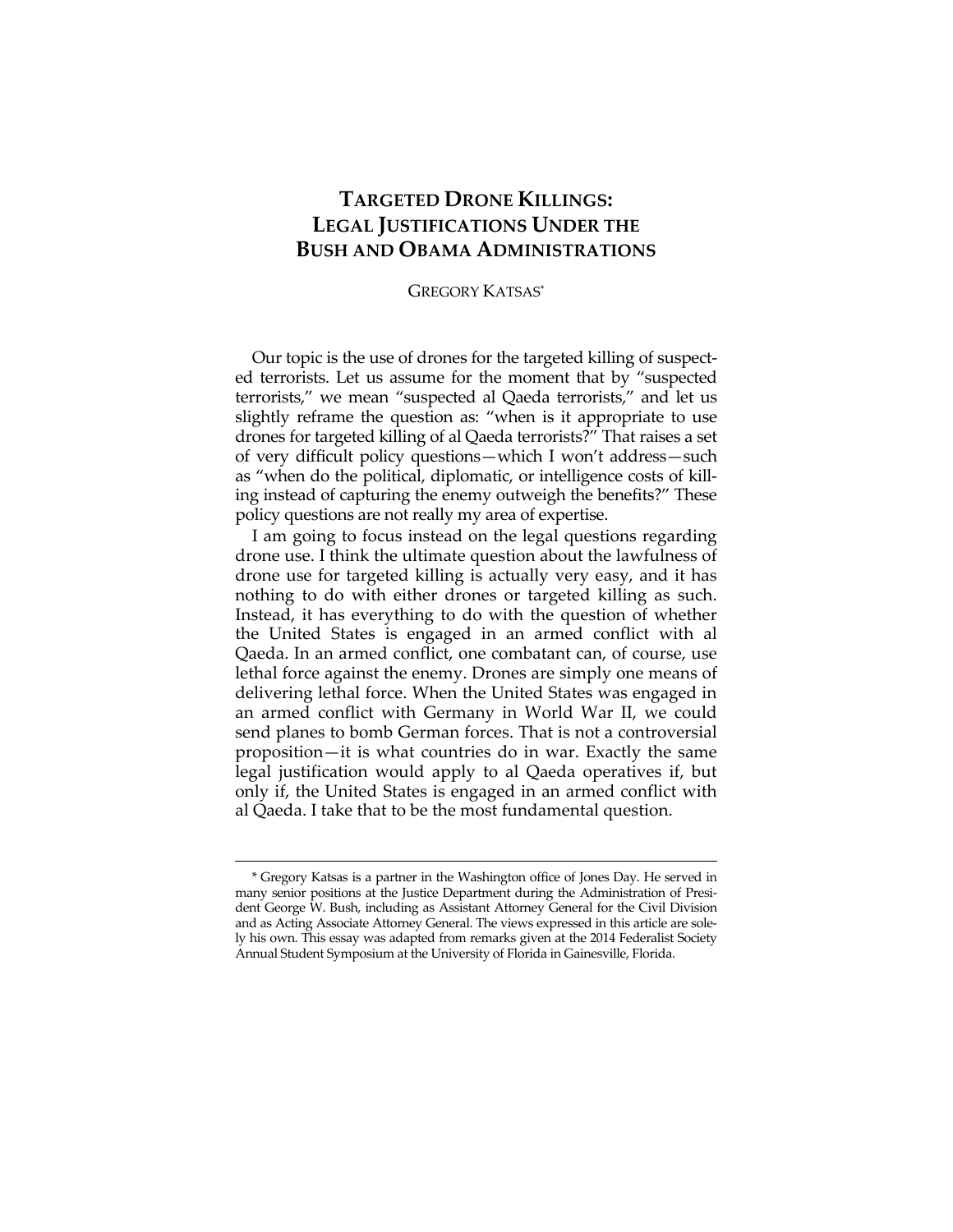## 252 *Fedearlist Edition* [Vol. 2

One of the most important decisions of the Bush Administration was to treat the September 11th attacks as acts of war calling for a military response, not simply as crimes calling for a lawenforcement response.1 President Bush did not simply dispatch the FBI to gather evidence of crimes for prosecution. He dispatched the United States military to go after those who had attacked us. That fundamental decision—to treat the al Qaeda attacks as acts of war—drives all of the questions addressed by this panel, as well as many other important questions. These include questions regarding military detention, prosecution by military commission, treatment of detainees, and the use of lethal military force through drones or otherwise.

That decision by the Bush Administration was perhaps controversial for a while. There were those who argued that armed conflict can occur only between sovereign nations, or at most between rival claimants of sovereignty in a civil war, but never between a sovereign nation and a non-state group like al Qaeda.<sup>2</sup> That view simply has not prevailed. The United States Congress passed the Authorization for Use of Military Force  $(AUMF)$ <sup>3</sup> which authorizes military force against the nations, organizations, or persons who either committed the September 11th attacks or harbored those who did. That self-evidently encompasses al Qaeda, the organization that committed the September 11th attacks.<sup>4</sup> In 2006, the Supreme Court in *Hamdan v. Rumsfeld*5 likewise embraced a law-of-war framework to address questions regarding the prosecution and treatment of an al Qaeda operative. Finally, President Obama embraced the law-of-war paradigm wholesale when he became Commander in Chief—despite his campaign rhetoric against Bush Administration policies. 6 So now, some

5. 548 U.S. 557, 597 (2006).

 6. Beau D. Barnes, *Reauthorizing the "War on Terror": The Legal and Policy Implications of the AUMF's Coming Obsolescence*, 211 MIL. L. REV. 57, 79 & n.89 (2012) (listing sources demonstrating the similarity between Obama and Bush's policies).

<sup>&</sup>lt;u> 1989 - Johann Stein, marwolaethau a bhann an t-Amhain an t-Amhain an t-Amhain an t-Amhain an t-Amhain an t-A</u> 1. *See* Alberto R. Gonzales, *Waging War Within the Constitution*, 42 TEX. TECH L. REV. 843, 845 (2010).

<sup>2</sup> *. See, e.g.*, Mary Ellen O'Connell, *Enhancing the Status of Non-State Actors Through a Global War on Terror?*, 43 COLUM. J. TRANSNAT'L L. 435, 445 (2005).

 <sup>3.</sup> Authorization for Use of Military Force, Pub. L. No. 107-40, 115 Stat. 224 (2001).

 <sup>4.</sup> Robert M. Chesney, *Who May Be Held? Military Detention Through the Habeas Lens*, 52 B.C. L. REV. 769, 789 (2011).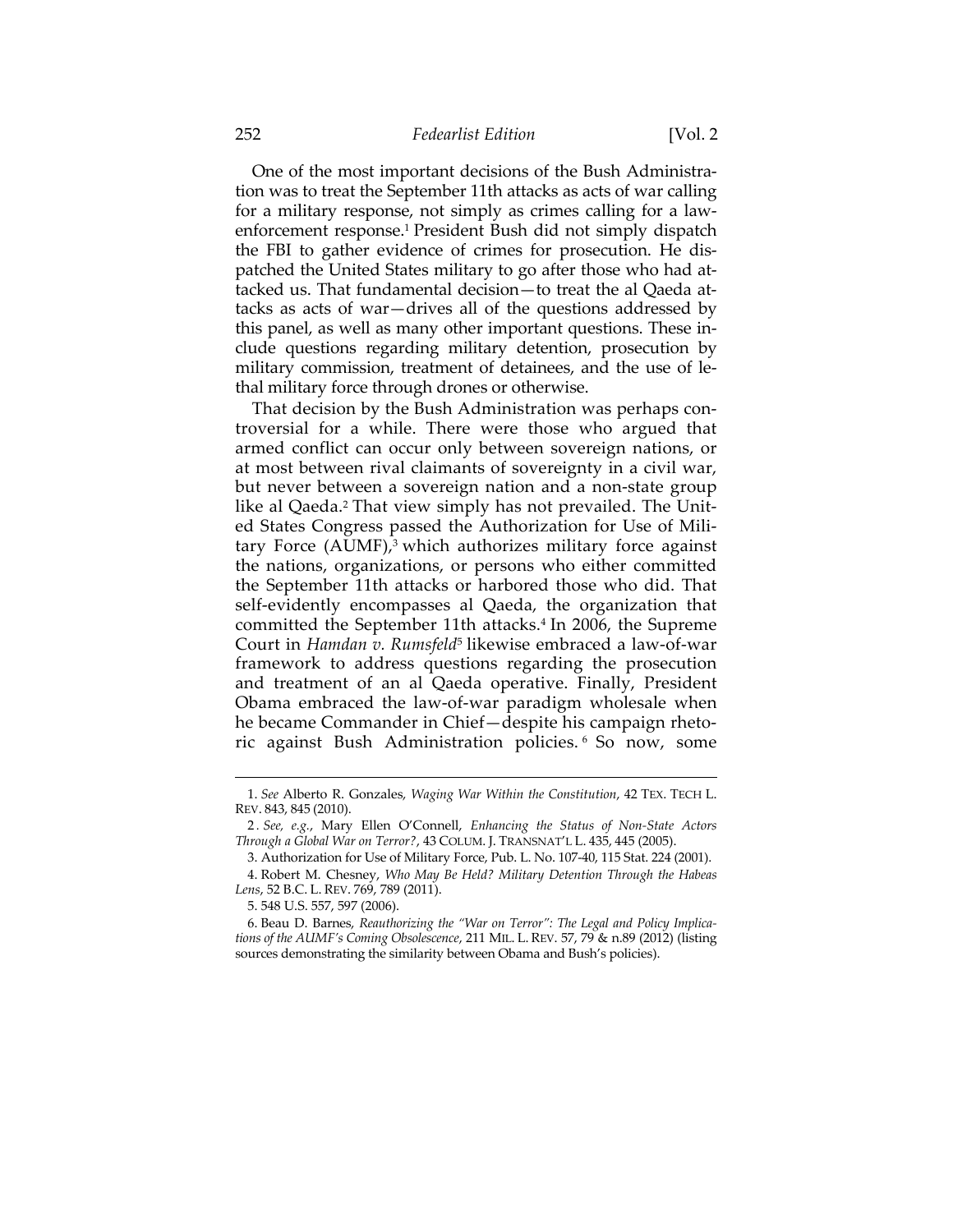twelve years after September 11th, every branch of our government and Presidents of both parties have accepted that the United States is in an armed conflict with al Qaeda and therefore can use lethal military force against its operatives. That question seems to me clearly settled.

I said use of drones as such does not present any distinctive law-of-war questions. Drones are simply a means for delivering lethal force. That is what combatants do in war. The only difference between a drone and a conventional airplane is that, with a drone, bombing entails much less risk to one's own forces, as there is no pilot who can be shot down. There is certainly no law-of-war principle that requires use of a more risky method of attacking enemy forces instead of a less risky method.

Nor does targeted killing as such raise any distinctive law-ofwar concerns. The alternative to targeted killing is indiscriminate killing, which is far more problematic. Targeted killing is not merely permitted but is affirmatively required—combatants must target enemy forces rather than neutrals or non-participating civilians.7 Then, there is a further question of whom to target among the enemy forces, but there is no law-of-war rule prohibiting combatants from selecting particularly valuable or important enemy targets. If you have one bullet left in your rifle, you can fire at the opposing general rather than at a random private. Or, to take a more dramatic example, the operation to kill Osama bin Laden was obviously lawful, even though he was specifically targeted as the leader of al Qaeda, rather than as some random al Qaeda member.<sup>8</sup> Although the bin Laden operation was carried out through a ground assault, it would have been equally lawful if carried out through use of a piloted plane or a drone.

There are several interesting questions regarding the permissible use of lethal military force, including by drones, so let me lay out a few. I would like to give you a sense of how the Bush Administration addressed these questions, how the Obama Administration has addressed them, and how the respective positions compare and contrast.

<sup>&</sup>lt;u> 1989 - Johann Barn, mars ar breithinn ar chuid ann an t-Alban ann an t-Alban ann an t-Alban ann an t-Alban a</u> 7. *See* Mark V. Vlasic, *Assassination & Targeted Killing—A Historical and Post-Bin Laden Legal Analysis*, 43 GEO. J. INT'L L. 259, 276 (2012).

<sup>8</sup>*. Id.* at 291.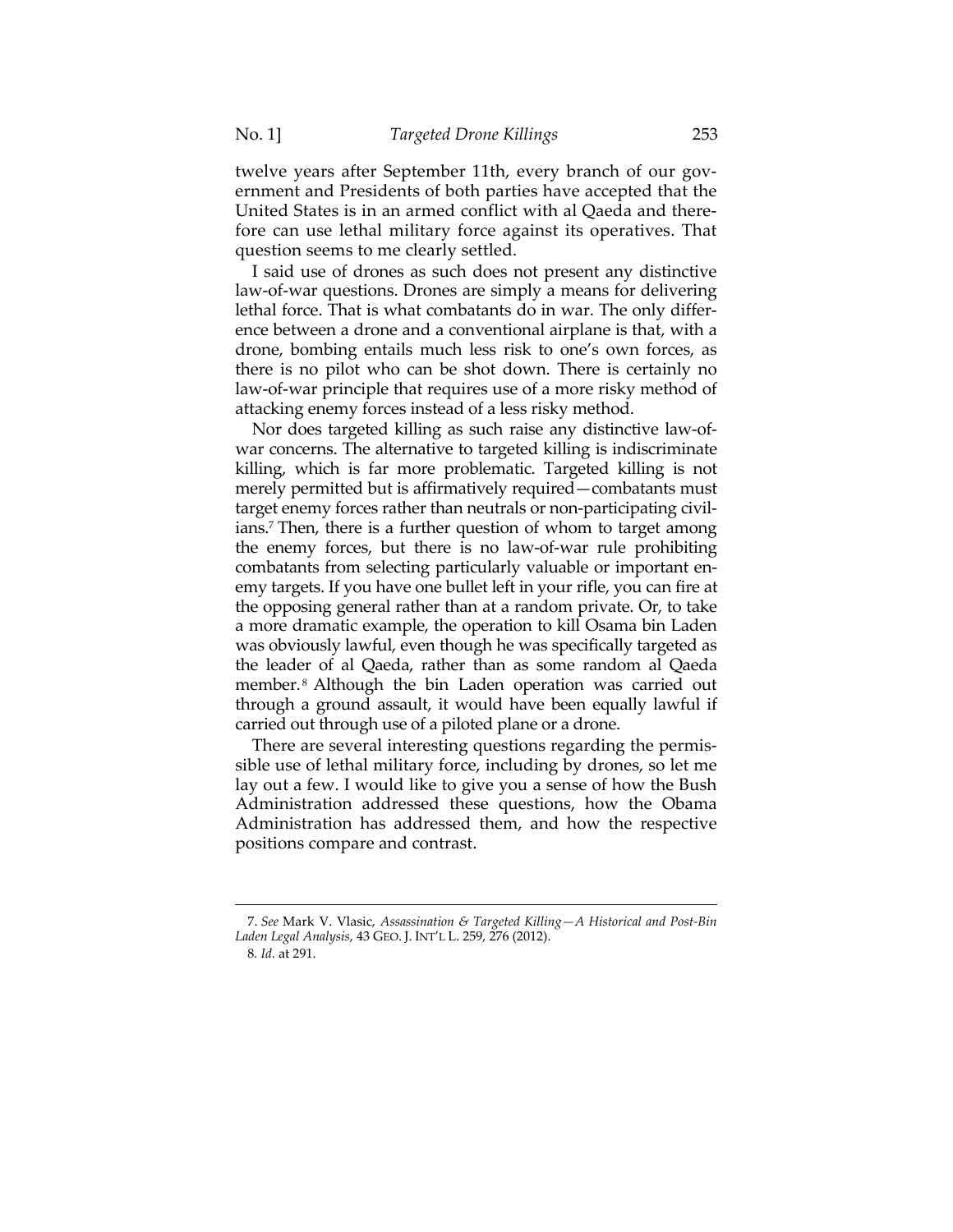One important question is *who can be targeted for the use of lethal force*? I started by defining the problem in terms of al Qaeda. Core al Qaeda fighters are the easy case—they are clearly lawful targets. There are harder questions at the margins. One involves supporters as opposed to combatants. Can an al Qaeda bombmaker be targeted? Probably so. Can someone who unwittingly writes a check to a group controlled by al Qaeda? Probably not. Another set of questions involves groups that may be affiliated with al Qaeda to one degree or another. What does or does not count as an associated force? Is al Qaeda in the Arabian Peninsula close enough? Probably so. Is Hezbollah close enough? Probably not. Obviously, the devil is in the details. As a general matter, though, the Bush Administration took the position that supporters of al Qaeda could be targeted, as could forces associated with al Qaeda.9 The Obama Administration has agreed on both points.10

The other "who" question often discussed is *whether a government combatant can target its own citizens*? That is pretty easy. The Supreme Court, both in the World War II case of *Quirin*11 and in the post-September 11th case of *Hamdi*, 12 said yes. And that makes good sense: If a citizen joins hostile forces, he does not somehow gain an immunity from being targeted along with his comrades. The Bush Administration successfully took that position, and the Obama Administration has continued it.13

<u> 1989 - Johann Stein, marwolaethau a bhann an t-Amhain an t-Amhain an t-Amhain an t-Amhain an t-Amhain an t-A</u>

 <sup>9.</sup> Memorandum from Paul Wolfowitz, Deputy Sec'y of Def., to Sec'y of the Navy (July 7, 2004), *available at* http://www.defense.gov/news/jul2004/d20040707 review.pdf [http://perma.cc/LN4Q-CT2N].

 <sup>10.</sup> Respondent's Memorandum Regarding The Government's Detention Authority Relative to Detainees Held at Guantanamo Bay at 2, *In re* Guantanamo Bay Detainee Litig., (D.D.C. 2008) (Misc. No. 08-0442 (TFH)), *available at* http://www. justice.gov/opa/documents/memo-re-det-auth.pdf [http://perma.cc/ZMT2-AAL7].

 <sup>11.</sup> *Ex Parte* Quirin, 317 U.S. 1 (1942).

 <sup>12.</sup> Hamdi v. Rumsfeld, 542 U.S. 507, 509 (2004) (permitting the targeting of citizens, but requiring due process).

<sup>13</sup>*. See* Dana Priest, *U.S military teams, intelligence deeply involved in aiding Yemen on strikes*, WASH. POST, Jan. 27, 2010, at A01 (explaining that after 9/11 "Bush gave the CIA, and later the military, authority to kill U.S. citizens abroad if strong evidence existed that an American was involved in organizing or carrying out terrorist actions against the United States or U.S. interests . . . . "); Michael Eshaghian, Note, *Are Drone Courts Necessary? An Analysis of Targeted Killings of U.S. Citizens Abroad Through a Procedural Due Process Lens*, 18 TEX. REV. L. & POL. 169, 175–76 (2013) (outlining the Obama Administration's response to criticisms of its drone program).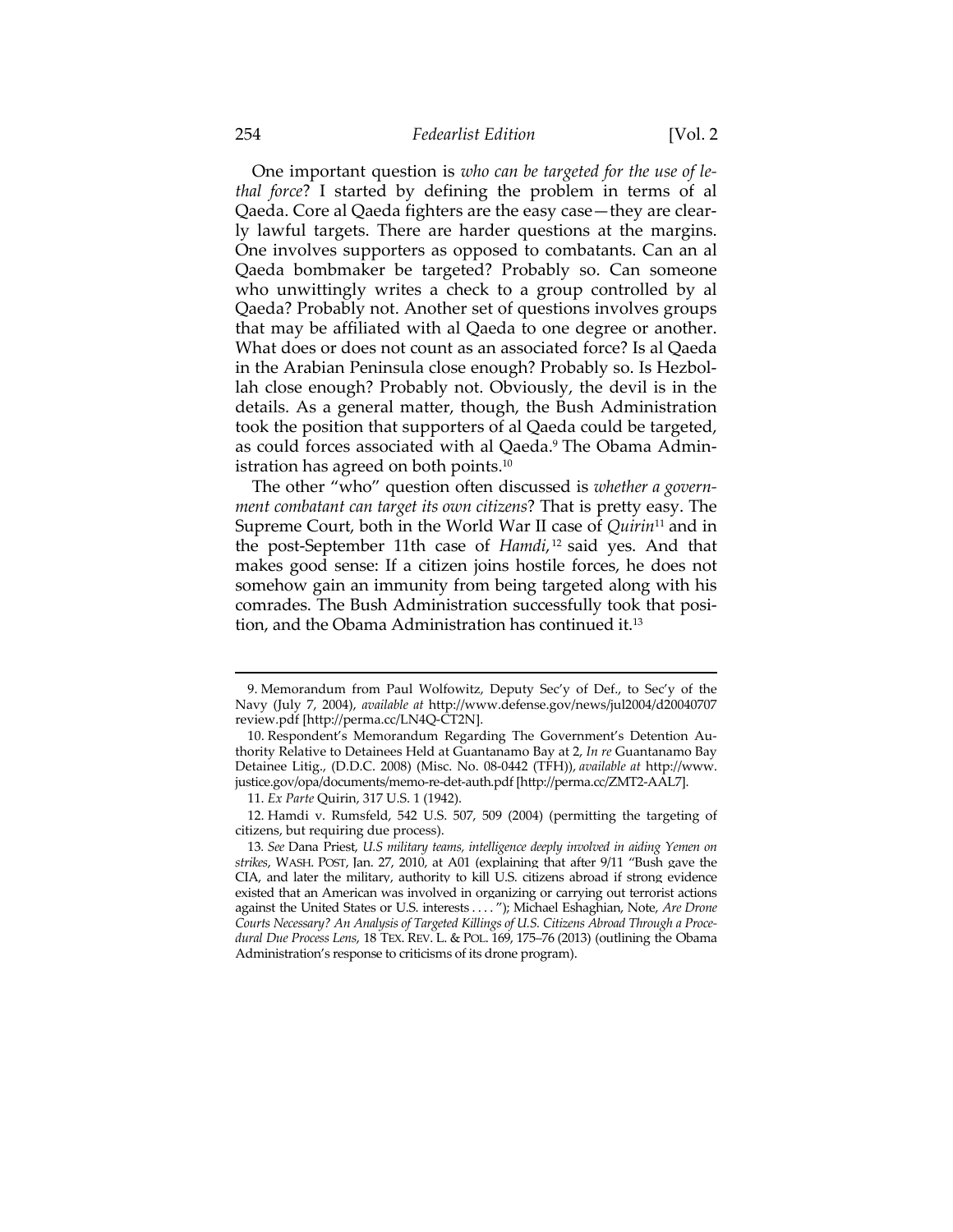The next set of significant questions are the "where" questions. *Where can the President deploy lethal force, whether through drones or otherwise*? The Bush Administration took the position that there are no geographic limits on the permissible use of force against al Qaeda.14 Certainly, the AUMF contains no such limits. Nor does traditional wartime practice. To the contrary, one can follow the enemy forces wherever they may be found. That is why, in World War II, the United States dispatched General Patton to pursue German forces in North Africa without a separate declaration of war against any North African countries. This makes even more sense in dealing with terrorists groups like al Qaeda: such groups do not mass on a traditional battlefield. And in a very real sense, al Qaeda made Lower Manhattan, Northern Virginia, and Shanksville, Pennsylvania into battlefields on September 11th. Once again, the Obama Administration agreed with the Bush Administration that there are no geographic limitations in the fight against al Qaeda.15

Now, this raises a particularly difficult case: *can the President use drones or other forms of lethal military force inside the United States*? Many instinctively recoil against that thought. But I think the reason for that reaction is that there has been no significant armed conflict on American soil since the Civil War. Imagine if there were a significant armed conflict on American soil. Would it make sense to say that the one place where the President would be disabled from using lethal force is precisely where enemy fighters would be most dangerous—within the American heartland? That cannot be right.

The Obama Administration has walked a fine line on this issue. They have said that drones should not be used in the United States, which seems a perfectly sensible policy judgment under

 <sup>14.</sup> Jennifer C. Daskal, *The Geography of the Battlefield: A Framework for Detention and Targeting Outside the "Hot" Conflict Zone*, 161 U. PA. L. REV. 1165, 1176 (2013) (noting that Bush "asserted the power to employ law-of-war tools anywhere and everywhere the terrorist enemy is found").

<sup>15</sup>*. Id.*; *see also* John O. Brennan, Assistant to the President for Homeland Sec. and Counterterrorism, Remarks at the Program on Law and Security at Harvard Law School: Strengthening Our Security by Adhering to Our Values and Laws (Sept. 16, 2011), *available at* http://www.whitehouse.gov/the-press-office/2011/09/ 16/remarks-john-o-brennan-strengthening-our-security-adhering-our-values-an [http://perma.cc/J63W-Y4WL].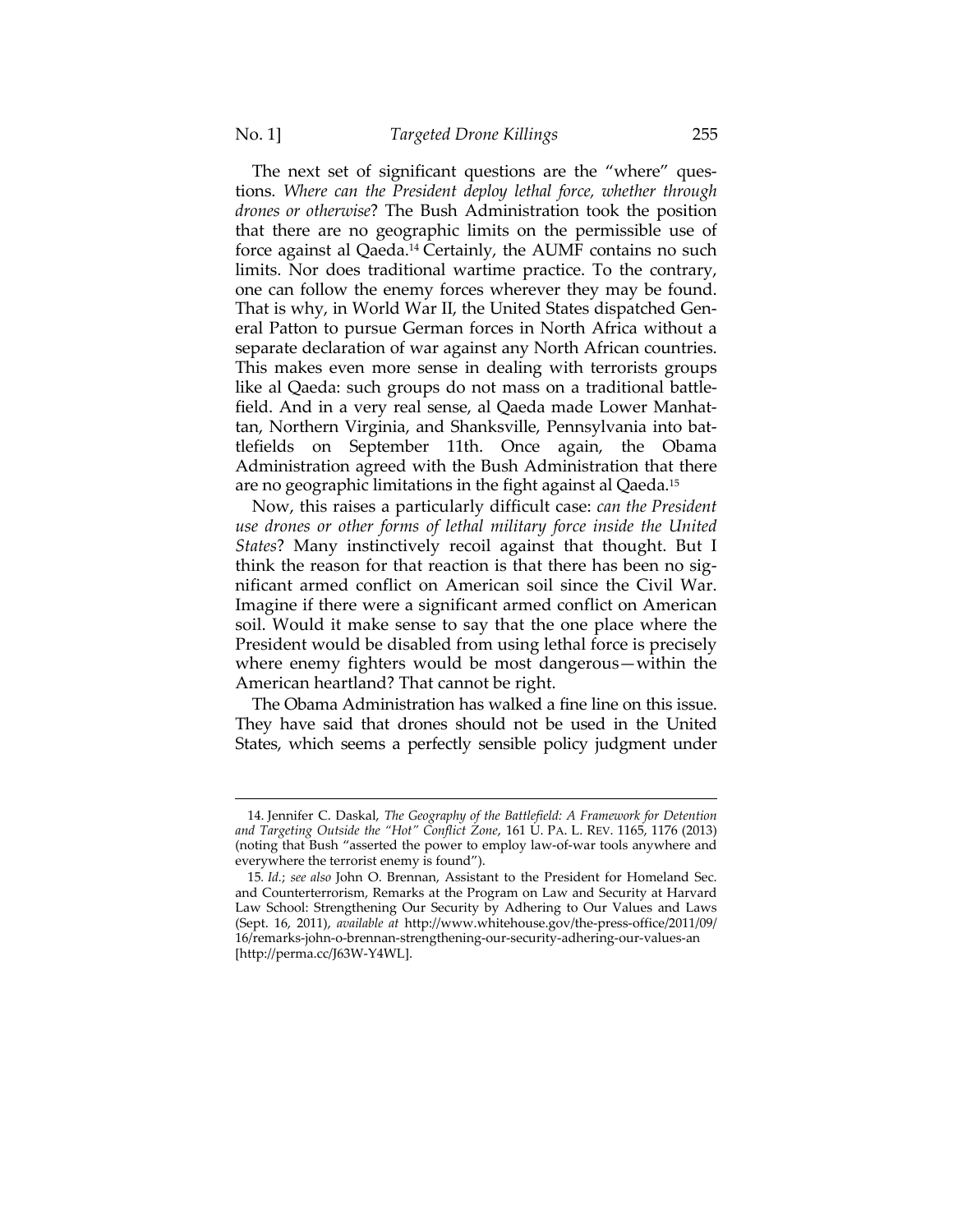current conditions.16 But they have never quite brought themselves to say that use of drones in the United States would be unlawful. And preserving that option for the President, if it should someday be needed, seems to me prudent.

The next question is *under what legal conditions may drones be used*? In a 2011 White Paper prepared by the Justice Department,<sup>17</sup> the Obama Administration set out a three-part legal test that is designed to sound, and at first does sound, quite careful and measured. But the analysis describes what is said to be a set of *sufficient* conditions to justify use of a drone attack. It does not say that these conditions are *necessary*. Moreover, even if the conditions were necessary, they turn out not to be very constraining at all.

The first condition set out in the DOJ White Paper is that the targeted terrorist must be an imminent threat as determined by an informed United States official.<sup>18</sup> That sounds like a significant constraint until you read the fine print. In particular, the White Paper says that mere involvement with al Qaeda would support a determination of imminence.<sup>19</sup> As used in this analysis, the word "imminent" does not really mean imminent. Instead, it connotes a *status*-based test: members of al Qaeda are fair game for targeting. And that, of course, is simply the traditional rule under the laws of war.

There is also the point that there must be an informed determination that the target is in fact a member of al Qaeda.<sup>20</sup> Here is some implicit notion of adjudicatory procedure, but the White Paper does not suggest any particular kind of process that the executive branch must or should have to follow in or-

 <sup>16.</sup> President Barack Obama, Remarks by the President at the National Defense University (May 23, 2013) [hereinafter Remarks by the President], *available at* http://www.whitehouse.gov/the-press-office/2013/05/23/remarks-president-nationaldefense-university [http://perma.cc/RN6G-GL34].

 <sup>17.</sup> DEP'T OF JUSTICE, LAWFULNESS OF A LETHAL OPERATION DIRECTED AGAINST A U.S. CITIZEN WHO IS A SENIOR OPERATIONAL LEADER OF AL-QA'IDA OR AN AS-SOCIATED FORCE 1 (2011) [hereinafter DOJ White Paper], *available at* http:// msnbcmedia.msn.com/i/msnbc/sections/news/020413\_DOJ\_White\_Paper.pdf [http:// perma.cc/P4KH-26MV].

<sup>18</sup>*. Id.* 

<sup>19</sup>*. Id.* at 8.

<sup>20</sup>*. Id.* at 1.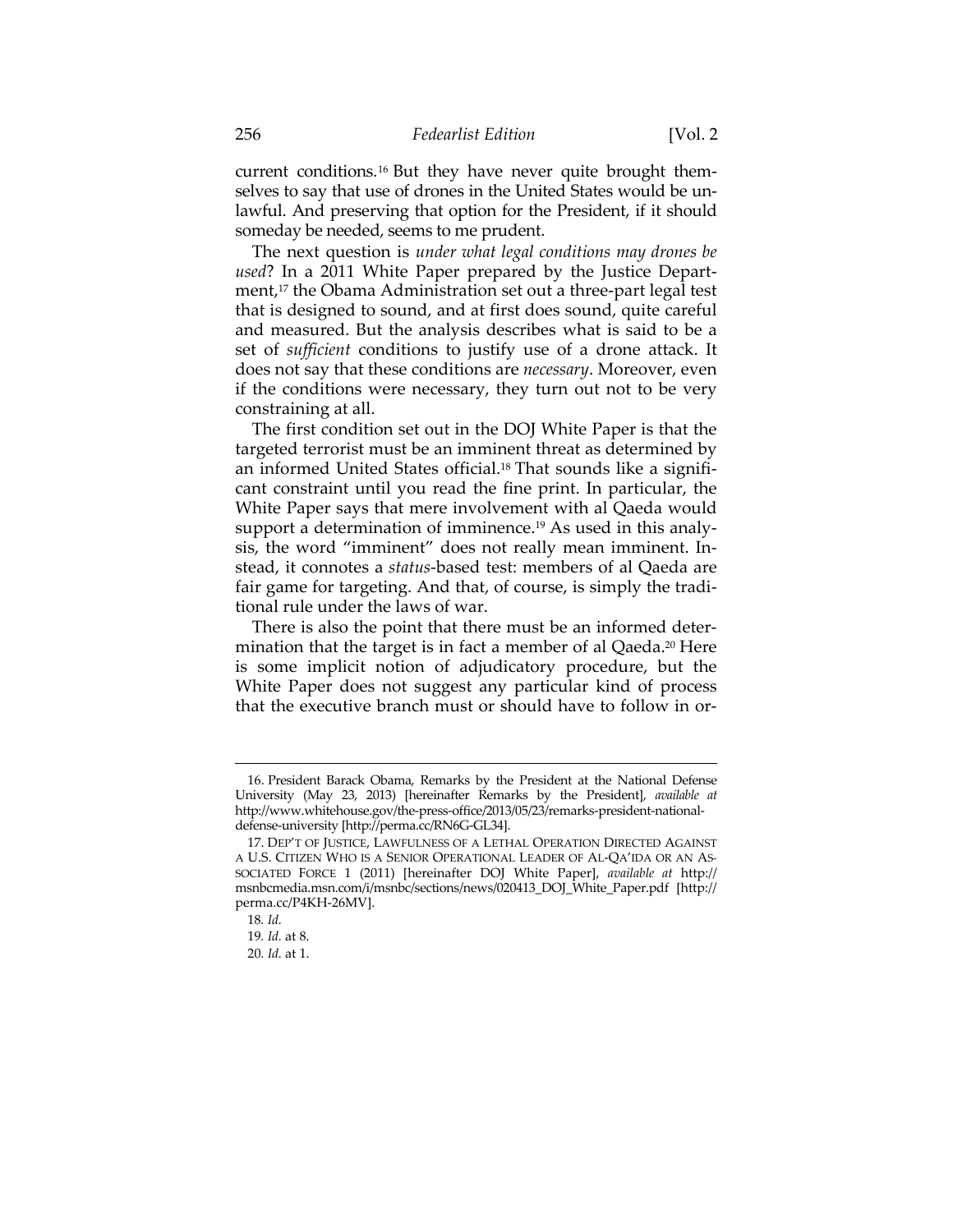der to make the necessary determination. DOJ simply says: If the determination is informed, that is good enough.21

The second condition is that capture has to be infeasible, which again sounds constraining at first.<sup>22</sup> But consider President Obama's counterterrorism speech of May 23, 2013. <sup>23</sup> There, he discussed the difficulties of attacking terrorists hiding in distant countries such as Yemen or Pakistan.24 In that context, he said that operations involving boots on the ground are generally infeasible: they pose too great a risk to United States forces, carry higher risk of civilian casualties, and pose a greater risk of inflaming the local country where our troops would march.25 So the Administration is effectively saying that the infeasibility condition will be satisfied at least whenever the issue is striking at terrorists in countries like Yemen and Pakistan, who are the focus of many of these operations.

The third condition is that strikes must be consistent with international law, which prohibits targeting civilians, disproportionate civilian casualties, and so on.26 That is not a constraint distinctive to drones. Instead, it is simply a reaffirmation that the United States follows the laws of war in its targeting decisions. In so doing, it breaks no new ground.

The White Paper also addresses whether and to what extent federal constitutional protections like the Fifth Amendment apply.27 The Bush Administration faced these questions in the context of military detention rather than the use of lethal force, but the legal analysis is similar in both contexts.28 The Bush Administration took the position that the Fifth Amendment does not apply at all to aliens held outside the country, and that even where the Fifth Amendment does apply—as in the case of detention of citizens—considerably less process is due

<u> 1989 - Johann Barn, mars ar breithinn ar chuid ann an t-Alban ann an t-Alban ann an t-Alban ann an t-Alban a</u>

28*.* Hamdi v. Rumsfeld, 542 U.S. 507, 509 (2004).

<sup>21</sup>*. Id.*

<sup>22</sup>*. Id.*

 <sup>23.</sup> Remarks by the President, *supra* note 16.

<sup>24</sup>*. Id.*

<sup>25</sup>*. Id.*

 <sup>26.</sup> DOJ White Paper, *supra* note 17, at 1.

<sup>27</sup>*. Id.* at 5–6.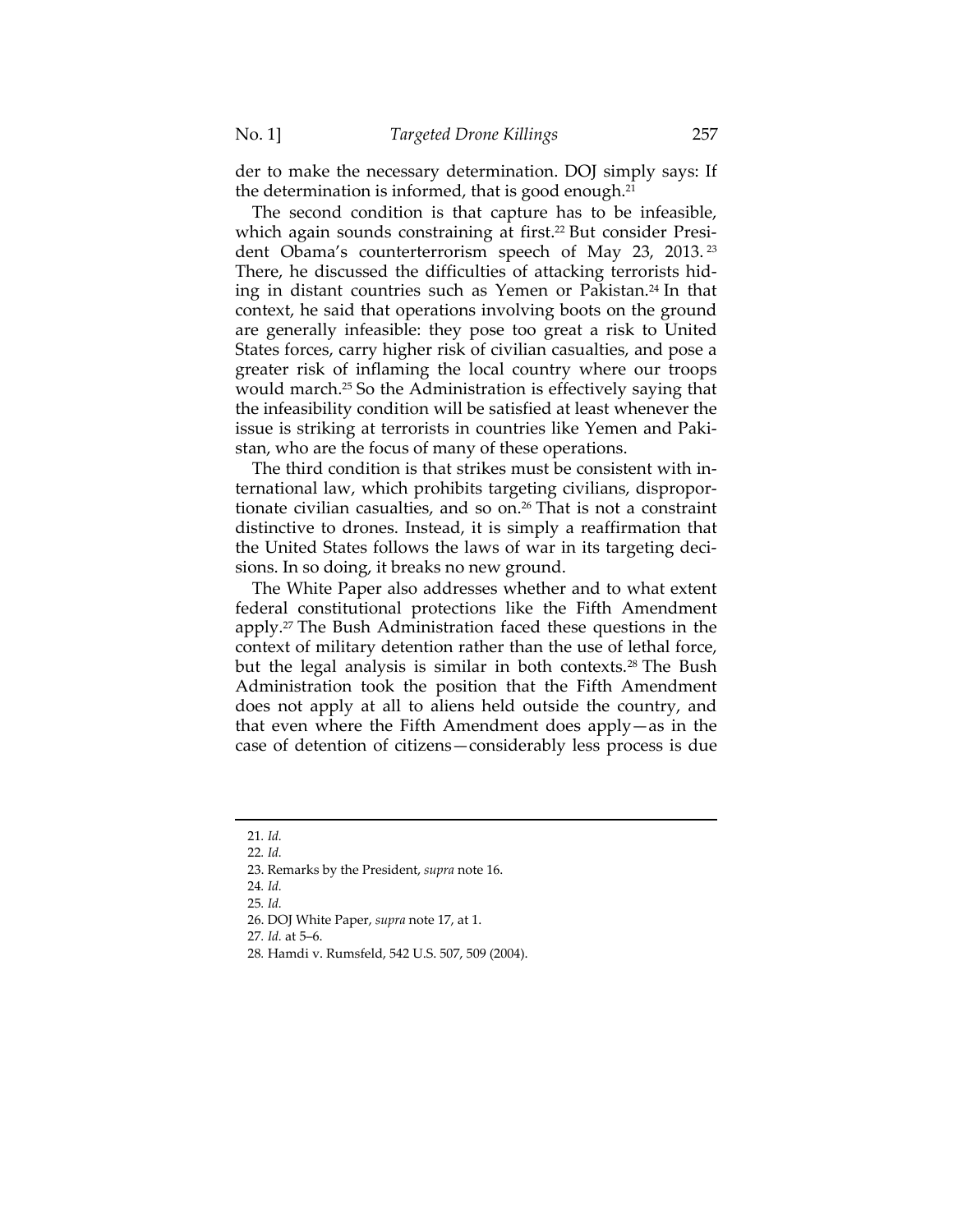because of the unique demands of wartime exigency.29 For all of this, the driving consideration was that war is different.

The Obama Administration has now analyzed the Fifth Amendment question in the specific context of drone attacks.<sup>30</sup> They assume that the Fifth Amendment applies, and they start the analysis with a soothing invocation of the three-factor balancing test of *Mathews v. Eldridge*, 31 which involved the question of what process is due before social security benefits can be taken away. It all sounds so conventional. But again, when you read the fine print, the reality is quite different. What they say is that the balancing test will always be satisfied whenever the conditions described above are satisfied.<sup>32</sup> So if those conditions do nothing except confirm that the United States follows the laws of war, the Fifth Amendment overlay adds no further constraints. The analysis is perhaps cosmetically different from what the Bush Administration would have done, but the bottom line is identical.

The final question is judicial review, which is not quite the same as the question whether the Constitution applies. Specifically, *can a party have the relevant legal standards determined and applied by a court, whether those standards arise under the Constitution itself or otherwise*?

During the Bush Administration, there were howls of protest when the government tried to cut off judicial review in military detention cases such as *Rasul*<sup>33</sup> and *Boumediene*, 34 which involved aliens held outside the United States at Guantanamo Bay, Cuba. The Obama Administration has faced the question of judicial review in the specific context of drones in *Al-Aulaqi v. Obama*. 35 Anwar Al-Aulaqi is to date the only United States citizen known to have been targeted and then killed in a successful drone attack.36 He was an al Qaeda leader plotting attacks on the United

 <sup>29.</sup> *See* Brief for Respondent at 41, *Hamdi*, 542 U.S. 507 (No. 03-6696).

 <sup>30.</sup> DOJ White Paper, *supra* note 17, at 2. *See also* Andrew P. Napolitano, *A Legal History of National Security Law and Individual Rights in the United States*, 8 N.Y.U. J.L. & LIBERTY 396, 450 (2014).

 <sup>31. 424</sup> U.S. 319 (1976).

 <sup>32.</sup> DOJ White Paper, *supra* note 17, at 1.

 <sup>33.</sup> Rasul v. Bush, 542 U.S. 446 (2004).

 <sup>34.</sup> Boumediene v. Bush, 553 U.S. 723 (2008).

 <sup>35. 727</sup> F. Supp. 2d 1 (D.D.C. 2010).

 <sup>36.</sup> Napolitano, *supra* note 30, at 452.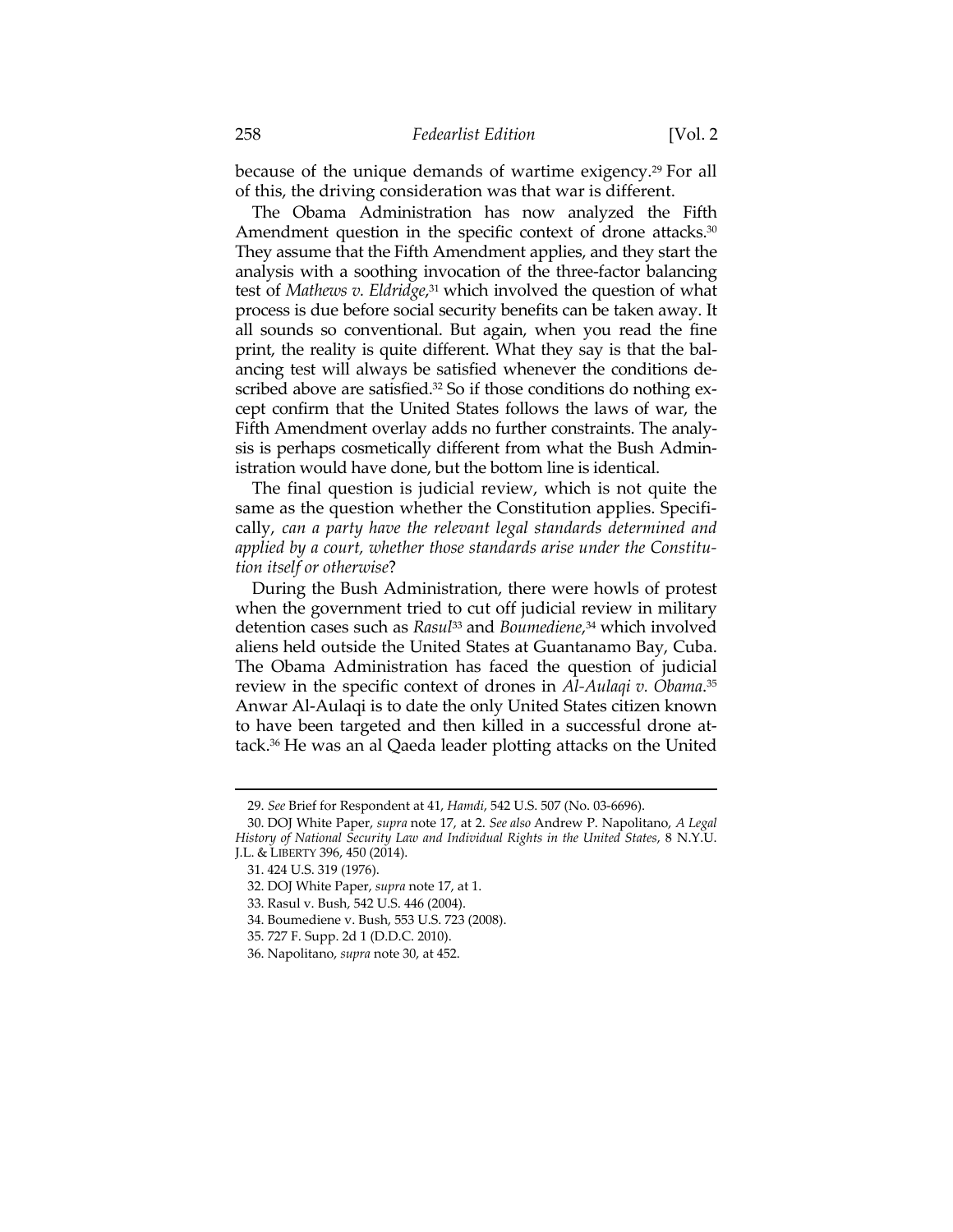States. 37 Before he was attacked, the Obama Administration leaked the fact that he was on a kill list, and his father then promptly sued in District Court in Washington.38 The senior Al-Aulaqi argued that his son could not be killed without judicial process.39 In response, the Obama Administration made a narrow standing argument, perfectly good for the facts of that case, explaining that the father would have next-friend standing only if the son was not available to come into court.40 Being a fugitive hiding in caves and plotting attacks against Americans, of course, does not count as being unavailable. If Al-Aulaqi wanted to come into court and argue that he was not a lawful target, he was perfectly free to do that, but he chose not to do so.

Instead of stopping with that narrow standing argument, however, the Obama Administration went on to make broader arguments in sweeping terms akin to those pressed during the Bush Administration.<sup>41</sup> They argued that the President's wartime targeting decisions are not judicially reviewable at all, even when they involve the use of lethal force directed against an American citizen. 42 Instead, they are political questions. 43 Moreover, the Obama Administration invoked the state secrets privilege to argue that Mr. Al-Aulaqi's case could not be litigated without putting state secrets in danger, just as the Bush Administration had done in a case involving alleged wartime detentions by the CIA.44

Just to give you a sense of how broad and forceful the Administration's arguments were in *Al*-*Aulaqi*, consider the following passage from their brief:

42*. Al-Aulaqi*, 727 F. Supp. 2d at 51.

43*. Id.* at 13.

44*. Id.* at 52; *see also* El-Masri v. United States, 479 F.3d 296 (4th Cir. 2007); Timothy Bazzle, *Shutting the Courthouse Doors: Invoking the State Secrets Privilege to Thwart Judicial Review in the Age of Terror*, 23 GEO. MASON U. C.R. L.J. 29, 29–30 (2012).

<sup>&</sup>lt;u> 1989 - Johann Barn, mars ar breithinn ar chuid ann an t-Alban ann an t-Alban ann an t-Alban ann an t-Alban a</u> 37. *See* Alberto R. Gonzales, *Drones: The Power to Kill*, 82 GEO. WASH. L. REV. 1, 3 (2013).

<sup>38</sup>*. Al-Aulaqi*, 727 F. Supp. 2d at 18.

<sup>39</sup>*. Id*. at 8–9.

<sup>40</sup>*. Id*. at 17.

<sup>41</sup>*. See* Opposition to Plaintiff's Motion for Preliminary Injunction and Memorandum in Support of Defendants' Motion to Dismiss, *Al-Aulaqi*, 727 F. Supp. 2d 1 (No. 10-cv-1469) [hereinafter Defendant's Memorandum]; Gonzales, *supra* note 37, at 36–40; Robert Bejesky, *War Powers Pursuant to False Perceptions and Asymmetric Information in the "Zone of Twilight*,*"* 44 ST. MARY'S L.J. 1, 1–25 (2012).